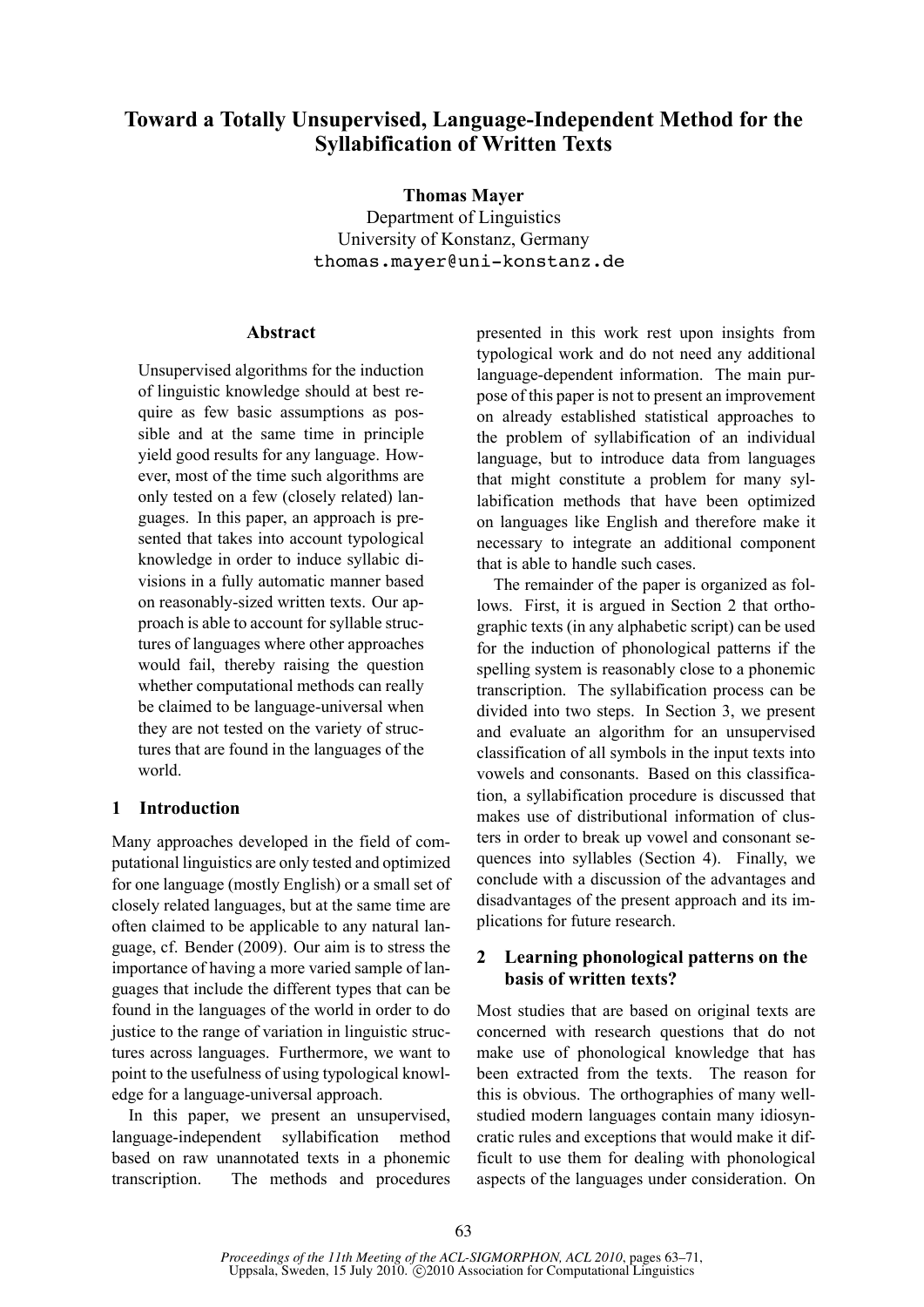the other hand, in order to be able to use distributional information for phonological problems there are not enough reasonably-sized phonetically transcribed corpora, especially for a wider range of languages.

However, many spelling systems do not suffer from these shortcomings and thus can be used for these purposes. When looking at languages whose orthographies have been conceived or standardized only recently it can be noted that many of them are pretty close to a phonemic transcription. Provided the size of the corpus is big enough, smaller inconsistencies in the spelling system can be considered to be noise in the data.

Phonemic orthographies as they are usually devised for a new spelling system also show an advantage that phonetic transcriptions lack, namely that they already group together those symbols that represent the same phoneme in the language. $<sup>1</sup>$ </sup> Moreover, obligatory phonological processes such as final devoicing are mostly not represented in the written form (Turkish being a notable exception), thereby providing a sort of underlying representation that is useful to induce which sequences can be grouped together to morphemes.

For these reasons written texts can in our view also be used for the induction of phonological knowledge for languages with phonemic spelling systems, even though their results have to be analyzed with great care.

# **3 Sukhotin's algorithm**

Sukhotin's algorithm (Sukhotin, 1962, 1973) is a totally unsupervised method to discriminate vowels from consonants on the basis of a phonemic transcription. The approach relies on two fundamental assumptions that are grounded on typological insights. First, vowels and consonants in words tend to alternate rather than being grouped together. Second, the most frequent symbol in the corpus is a vowel. The latter assumption is used to initialize the classification step by claiming that the most frequent symbol is the first member of the vowel class, with the rest of the symbols initially all classified as consonants. With the help of the first assumption the other vowels are then classified by iteratively checking which symbol is less frequently adjacent to the already detected vowels.

# **3.1 Typological basis**

It has been noticed in the typological literature at least since Jakobson and Halle (1956) that there is a tendency in the languages of the world for having CV as the basic syllable structure. Of course, languages differ as to the number and types of syllables; there are languages that allow a huge variety of consonant (or vowel) clusters whereas others are stricter in their phonotactic possibilities. However, all languages seem to obey the universal law that CV is more basic than other syllable types and that "CV is the only universal model of the syllable." Evidence for this comes from different areas of linguistics, including the observation that no matter how small the number of syllable types in a language is, it always includes CV. This is also reflected in the Onset Maximization Principle (OMP), which states that an intervocalic consonant is attributed to the following syllable and is assumed to be a language-universal principle for syllabification.

We are not aware of any cross-linguistic study that investigated the token frequency of phonemes in larger samples of texts. Hence, the second assumption that the most frequent symbol in a text is always a vowel cannot be backed up by typological knowledge. However, this claim can be supported indirectly. In his study on consonantvowel ratios in 563 languages, Maddieson (2008) states that the ratio ranges between 1.11 and 29. The lowest value has been calculated for the isolate language Andoke, which has 10 consonants and 9 vowels. The mean value is 4.25, though. Provided that it is always the case that languages have more consonants than vowel types, it can be argued that the fewer vowels have higher token frequencies in order to be able to contribute their share to the make-up of syllables.<sup>2</sup> Yet this generalization is untested and could be wrong for some languages (or rather corpora of those languages). In our sample of texts in different languages, nevertheless the most frequent symbol is always a vowel.

#### **3.2 Description of the algorithm**

Sukhotin's algorithm is computationally simple and can even be illustrated with a small toy cor-

<sup>&</sup>lt;sup>1</sup>In the remainder of this paper we will use the term 'symbol' as a more neutral expression for all letters in the written texts in order not to be explicit whether the spelling system really lives up to the goal of representing phonemes by letters.

<sup>&</sup>lt;sup>2</sup>In the French corpus that Goldsmith and Xanthos (2009) used in their studies, the most frequent phoneme turned out to be a consonant. However, the rest of the classification was not affected and all remaining phonemes were labelled correctly.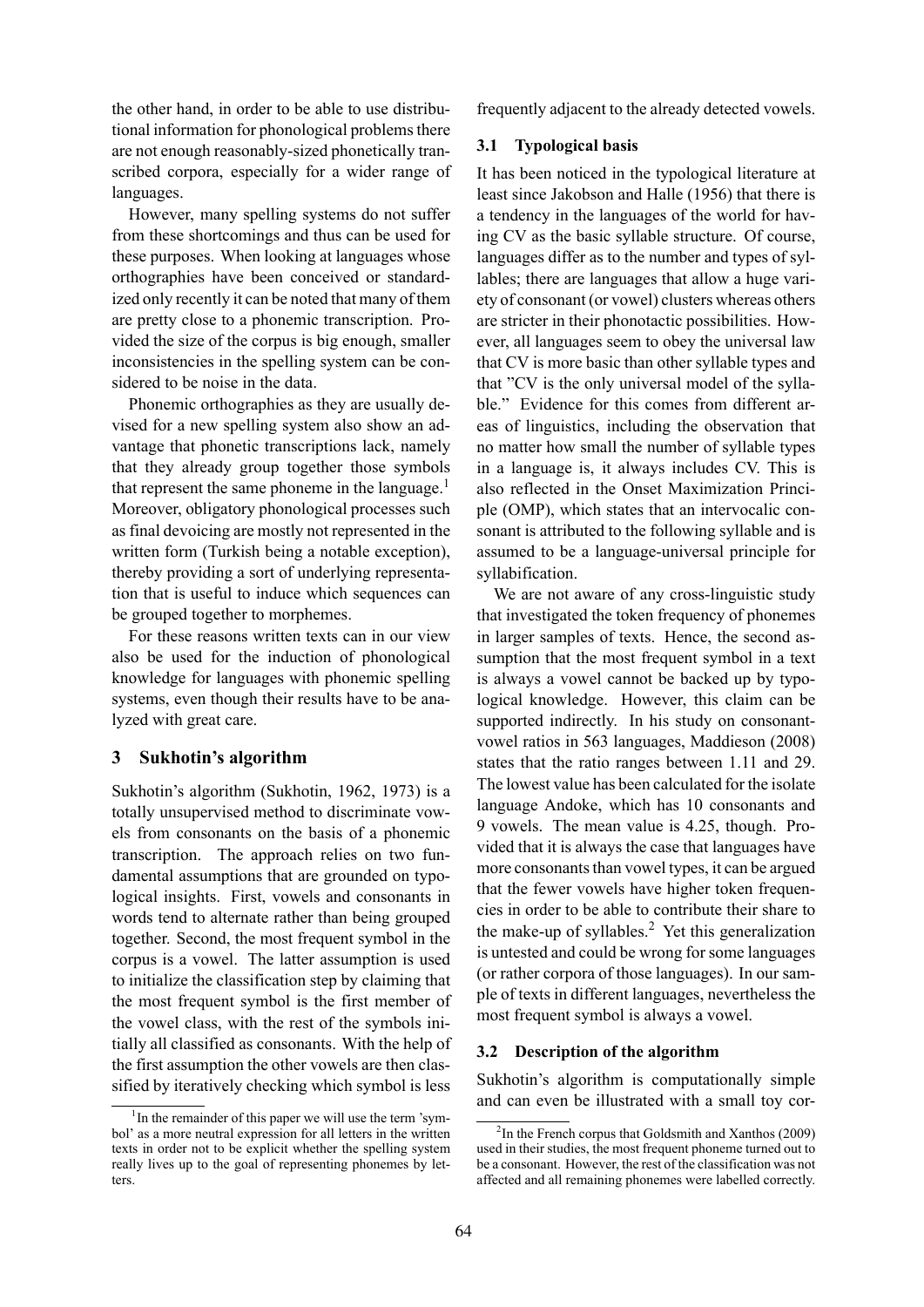pus.<sup>3</sup> Given a corpus with the inventory of n symbols  $S := \{s_1, \ldots, s_n\}$  we construct an  $n \times n$  matrix M where the rows represent the first and the columns the second symbol in a bigram sequence and which indicates the number of times the sequences occur in the corpus.

$$
M = \left(\begin{array}{ccc} m_{11} & \dots & m_{1n} \\ \dots & \dots & \dots \\ m_{n1} & \dots & m_{nn} \end{array}\right)
$$

The main diagonal, i.e., the self-succession of symbols, is ignored by setting all its values to zero. For instance, given a sample corpus  $C =$  ${saat, salat, tal, last, stall, lese, seele}$  we obtain the following  $5 \times 5$  matrix (for ease of understanding the symbols have been put in front of the cells of the matrix and the row sums in the last column):

|  |  |  |  | $\begin{array}{ccccccccc} & s & a & t & l & e & \text{Sum} \, \setminus \\ & 0 & 3 & 2 & 0 & 3 & 8 \\ & a & 3 & 0 & 3 & 4 & 0 & 10 \\ & t & 2 & 3 & 0 & 0 & 2 \\ & l & 0 & 4 & 0 & 0 & 3 \\ & e & 3 & 0 & 2 & 3 & 0 \\ \end{array}$ |
|--|--|--|--|-------------------------------------------------------------------------------------------------------------------------------------------------------------------------------------------------------------------------------------|
|  |  |  |  |                                                                                                                                                                                                                                     |
|  |  |  |  |                                                                                                                                                                                                                                     |

Sukhotin's algorithm initially considers all symbols to be consonants before it enters an interative phase. In each cycle of the phase, the symbol with the highest row sum greater than zero is detected and classified as a vowel. The row sum for any symbol  $s_a$  is calculated by adding up all occurrences of the symbol  $s_a$  as a first or second member in a sequence  $\sum_{i=1}^{n} m_{ai}$ . After a new vowel has been detected, its row sum is set to zero and all other row sums are updated by subtracting from the sum of the row of each remaining symbol twice the number of times it occurs next to the new-found vowel. This process is repeated until no more symbols with positive row sums are left. In our example, the vectors of row sums  $(RSum)$  for all symbols in the individual steps of the iteration phase look as follows:

$$
RSum_1 = \begin{pmatrix} s & a & t & l & e \\ 8 & 10 & 7 & 7 & 8 \end{pmatrix}
$$

$$
RSum_2 = \begin{pmatrix} s & a & t & l & e \\ 2 & 0 & 1 & -1 & 8 \end{pmatrix}
$$

$$
RSum_3=\left(\begin{array}{cccc} s&a&t&l&e\\-4&0&-3&-7&0\end{array}\right)
$$

The rationale behind this algorithm with respect to its basic assumptions is as follows. The fact that initially the symbol with the highest sum is considered to be a vowel reflects the idea that the most frequent symbol in the corpus has to be a vowel. What the row sums after each step actually contain is the difference between the number of times a symbol is found next to a consonant and the number of times it is found next to a vowel. Whenever a new vowel has been detected all occurrences of this vowel have to be subtracted from the other symbols because this symbol is no longer considered to be a consonant.

#### **3.3 Evaluation**

To the best of our knowledge, the algorithm has never been tested on a larger cross-linguistic sample. There are results for a number of languages in Sukhotin's original papers, in Sassoon (1992) and in Goldsmith and Xanthos (2009), yet almost all languages in those samples belong to the Indo-European family (except for Georgian, Hungarian and Finnish) or do not fulfill the criterion of a phonemic transcription (Hebrew). It therefore still needs to be tested on a more cross-linguistic sample of languages. In particular, it is an interesting question to see if the algorithm works even for those languages that are notorious for having many consonant clusters. On the basis of his sample of five languages, Sassoon (1992) comes to the conclusion that it works very well on those languages that have only few consonant clusters but has problems when more complex clusters are involved. However, he also notices that this effect disappears with larger text samples. Table 1 provides an evaluation of Sukhotin's algorithm on the basis of Bible texts (NT) in our sample of 39 languages. The size of the corpora in Sassoon's sample range from 1641 to 3781 characters while the Bible texts contain more than 100,000 characters (e.g., English has 716,301 characters). On average, Sukhotin's algorithm classifies 95.66% of the symbols correctly. However, this percentage also includes those languages which do not fulfill the criterion of having a suitable phonemic writing system (e.g., Russian, English, German, French). When looking only at those languages whose spelling systems are close to a phonemic transcription (or where the digraphs have been sub-

 $3^3$ More detailed descriptions can be found in Guy (1991) and Goldsmith and Xanthos (2009).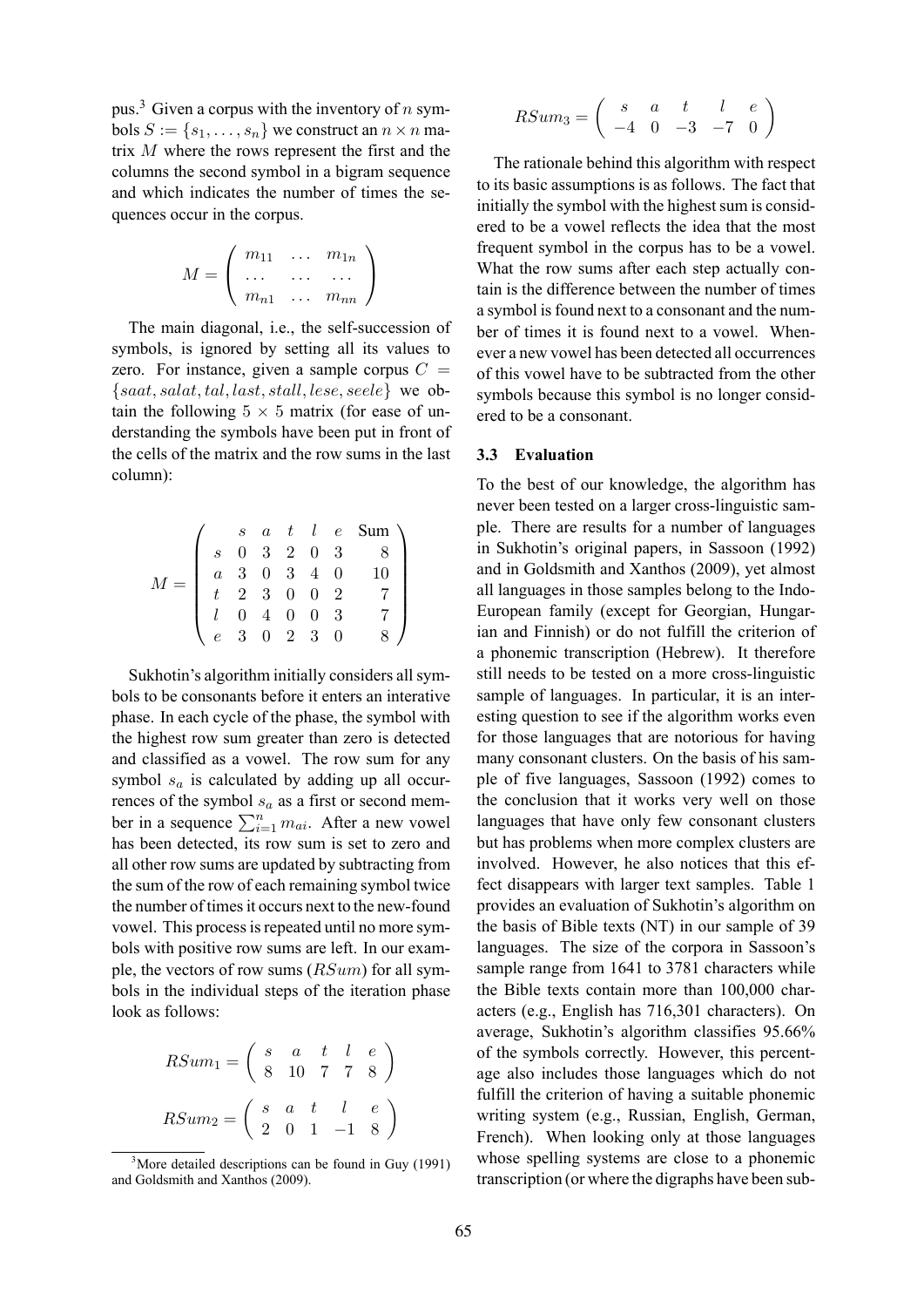stituted by single symbols), the results are even **better** 

Misclassified symbols are either very infrequent and happen to occur next to symbols of the same class or are part of one of the digraphs used in the spelling system of the language. In the Maltese case, the symbol *î* is classified as a consonant because it only occurs twice in the corpus in the word *eloî* where it stands next to a symbol that is clearly a vowel. For some languages, minor modifications to the original texts have been made in order to replace the most frequent digraphs. In Swahili, for instance, with the official orthography the symbol *c* is classified as a vowel because it only occurs in the digraph *ch*. After the digraph has been replaced by a single symbol, the classification is correct in all cases. Sometimes a symbol (e.g., *h* in Warlpiri) is misclassified because it does not occur in the writing system of the language but is part of a digraph in foreign words (mostly proper names of people or locations in the Bible texts). Another problem of the approach is with orthographies that use the same symbol for both vowels and consonants. Since the classification is global, symbols like English *y*, which is a consonant in *yoghurt* and a vowel in *lady*, are always treated as either a vowel or a consonant for the whole language independent of the context where they occur. Therefore symbols in the input text should always be able to be classified to one or the other category.

As the discussion of misclassified symbols shows, the main errors in the results are not due to the algorithm itself, but a problem of the spelling systems of the texts at hand. Our results confirm the findings of Sassoon (1992) that the algorithm is sensitive to the corpus size and the frequency of occurrence of individual symbols. Larger corpora, such as Bible texts, yield much better results for these languages. Even those languages with many and very complex consonant clusters (e.g., Georgian, Croatian and Czech) get an almost perfect classification. It is remarkable that the overall distribution of the symbols makes up for those cases where consonants frequently occur in clusters. Experiments with smaller corpus sizes also revealed that one of the first symbols that get wrongly classified is the sibilant *s*. This might be another indicator for the exceptional status of sibilants with respect to syllabification and their occurrence in consonant sequences where they can violate the sonority principle (e.g., in the sequence *str* in words like

*string* the consonant *s* is to the left of the consonant *t* although higher in sonority).

#### **4 Unsupervised syllabification**

Based the classification of input symbols into vowels and consonants, the syllabification procedure can then be applied. Knowledge of syllable structure is not only relevant for a better understanding of the procedures and representations that are involved in both computer and human language learning but also interesting from an engineering standpoint, e.g., for the correct pronunciation of unknown words in text-to-speech systems or as an intermediate step for morphology induction.

Several methods have been proposed in the literature for an unsupervised language-independent syllabification (see Vogel, 1977 for an overview and Goldsmith and Larson, 1990 for an implementation of a more recent approach based on the sonority hierarchy). Some methods that have been suggested in the literature (going back to Herodotus, who observed this for Ancient Greek; cf. Kuryłowicz, 1948) rely on the observation that word-medial tautosyllabic consonant clusters mostly constitute a subset of word-peripheral clusters. Intervocalic consonant clusters can therefore be divided up into a word-final and word-initial cluster. Theoretically, two types of problems can be encountered. First, those where more than one division is possible and second, those in which no division is possible.

Several approaches have been suggested to resolve the first problem, i.e., word-medial consonant sequences where there are several possible divisions based on the occurrence of word-initial and word-final clusters. O'Connor and Trim (1953) and Arnold (1956) suggest that in cases of ambiguous word-medial clusters the preference for one syllable division over another can be determined by the frequency of occurrence of different types of word-initial and word-final clusters. For this purpose, they determine the frequency of occurrence of word-initial and word-final CV, VC, etc. syllable patterns. Based on these frequencies they calculate the probabilities of dividing a word-medial sequence by summing up the values established for the different word-peripheral syllable types. The candidate syllabification with the highest sum is then chosen as the optimal division.

The approach taken here is a slight modification of the proposal in O'Connor and Trim (1953) and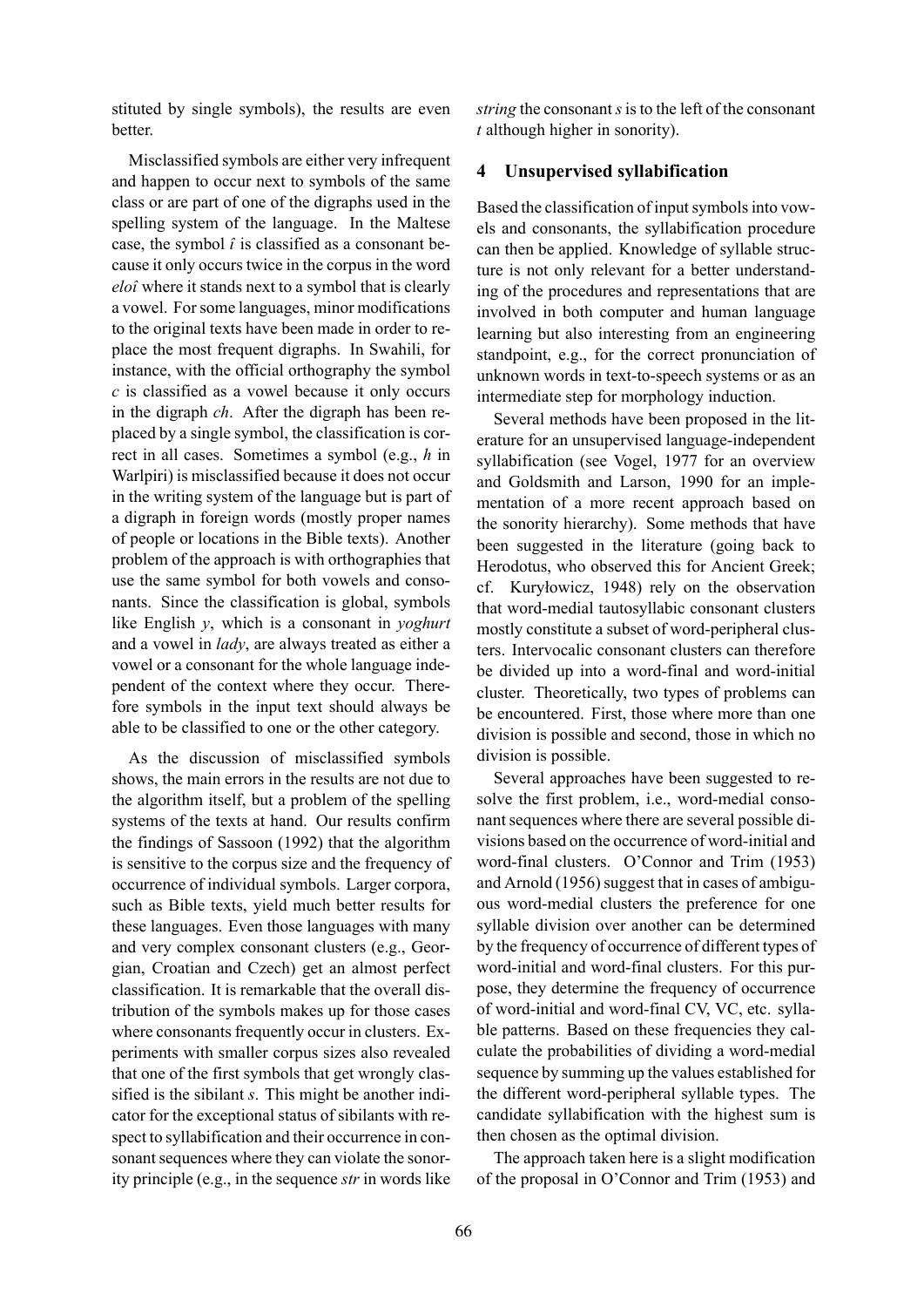| Language            | Vowels                                                              | Consonants                                                                   |
|---------------------|---------------------------------------------------------------------|------------------------------------------------------------------------------|
| Afrikaans           | a c* e i o u y á é ê í ò ó ô ú                                      | bdfghjklmnpqrstvwxä*ë*ï*ü*                                                   |
| Albanian            | a e g* h* i o u y ç* é ë                                            | bcdfjklmnpqrstvxz                                                            |
| Armenian (transl.)  | a e e' y' i o ch* o'                                                | $b$ g d z t' jh l x c' k h d' gh tw m y n sh p j r'                          |
|                     |                                                                     | s v t r c w p' q f                                                           |
| <b>Basque</b>       | $a e\overline{i} o u v^*$ á æ é í ó ö                               | b c d f g h k l m n p q r s t x y z à* ä* ç è* ü*                            |
| <b>Breton</b>       | $ac*$ e i o u ê                                                     | bdfghjklmnprstvwyzñù*ü*                                                      |
| Chamorro            | aeiouáâéióú                                                         | b c d f g h j l m n p q r s t v x y $\tilde{a}^*$ ñ ü*                       |
| Croatian            | aeiou                                                               | b c d f g h j k l m n p r s t v z ä* ð ó* ć č đ š ž                          |
| Czech               | aeiouyáéíóúýěů                                                      | b c d f g h j k l m n p q r s t v x z č ď ň ř š ť ž                          |
| Danish              | aeiouy å æ ø                                                        | bcdfghjklmnprstvxz                                                           |
| Dutch               | $a c^* e i o u y$                                                   | bdfghjklmnpqrstvwxz                                                          |
| English             | a e g* i o t* u                                                     | b c d f h j k l m n p q r s v w x y z                                        |
| Finnish             | aeiouyäö                                                            | bcdfghjklmnpqrstvxz                                                          |
| French              | aeiou à â è é ê î ô û                                               | b c d f g h j k l m n p q r s t v x y z ç ë* ï* ù*                           |
|                     |                                                                     | $ü^* \times$                                                                 |
| Georgian (transl.)  | $a e i o u h*$                                                      | $b$ g d v z t k' l m n p' zh r s t' p k gh q sh ch ts                        |
|                     |                                                                     | dz ts' ch' kh j                                                              |
| German              | a e h* i o p* u y ä ö ü                                             | bcdfgjklmnqrstvwxzß                                                          |
| Gothic              | $a e i o u v^* x^* \hat{u}$                                         | bdfghjklmnpqrstwzï*b                                                         |
| Greek               | αεηιουω                                                             | βγδζθκλμνξπρςστφχψ                                                           |
| Hungarian           | a c* e i o u y á é í ó õ ö ú û ü                                    | bdfghjklmnprstvxz                                                            |
| Icelandic           | aeiouyáæéíóöúý                                                      | bdfghjklmnprstvxðþ                                                           |
| Italian             | a e h* i o u à è ì ò ù                                              | b c d f g j k l m n p q r s t v z é*                                         |
| Latin               | aeiouy                                                              | bcdfghlmnpqrstvxz                                                            |
| Maltese (rev.)      | $a e g^* i o u \grave{a} \hat{a} \grave{e} i i \grave{o} \grave{u}$ | bdfhjklmnpqrstvwxzî* cghż                                                    |
| Mandarin (toneless) | aeiou                                                               | ng zh ch b c d f g h j k l m n p q r s t w x y z sh                          |
| Maori (rev.)        | aeiou                                                               | ghkmnprtngwwh                                                                |
| Norwegian (Bokmål)  | aeiouy å æéóø                                                       | $b$ c d f g h j k l m n p r s t v z $e^*$                                    |
| Potawatomi (rev.)   | aeiou                                                               | c d g k l m n p s t w sh y                                                   |
| Romanian            | aeiouîă                                                             | bcdfghjlmnprstvxzșț                                                          |
| Russian             | аеиоуы (ь*) эя                                                      | бвгджзйклмнпрстфхцчшщ $(\mathbf{b}^*)$                                       |
|                     |                                                                     | $(6^*)$                                                                      |
| <b>Scots Gaelic</b> | ah*iou                                                              | $b$ c d $e^*$ f g l m n p r s t                                              |
| Spanish             | aeiouáâéêíîóôùú                                                     | bcdfghjlmnpqrstvxyzñü*                                                       |
| Swahili (rev.)      | aeiou                                                               | bdfghjklmnprstvwxyz                                                          |
| Swedish             | aeiouyäåéö                                                          | $b$ c d f g h j k l m n p r s t v x                                          |
| Tagalog (rev.)      | aeiou                                                               | $\overline{\rm ng\,b\,c\,d\,f\,g\,h\,j\,k\,l\,m\,n\,p\,q\,r\,s}$ t v w x y z |
| Turkish             | $a$ e i o u â å î ö û ü 1                                           | b c d f g h j k l m n p r s t v y z ç ğ ş                                    |
| Ukrainian           | <i>i</i> аеиоуьюясії                                                | субвгджзйклмнпрстфхцчшщґ                                                     |
| Uma                 | $a e g^* i o u$                                                     | $b$ c d f h j k l m n p r s t w y z $i^*$                                    |
| Warlpiri (rev.)     | $a e h * i o u$                                                     | $\overline{cf}$ klmnpqrstvwxyz                                               |
| Wolof               | aeiouàéëó                                                           | b c d f g j k l m n p q r s t w x y ñ ŋ                                      |
| Xhosa               | $a e g^* i o t^* u \hat{a}$                                         | b c d f h j k l m n p q r s v w x y z                                        |

Table 1: Results for Sukhotin's algorithm on Bible texts in 39 languages. All symbols of the input Bible texts for the respective languages are listed even if they are very infrequent. For those languages marked as revised the most frequent digraphs have been replaced by a single symbol. Wrongly classified symbols are marked with an asterisk. Languages with spelling systems which notoriously contain many idiosyncratic rules are shaded. We decided to include them as a reference where the problems occur with these systems.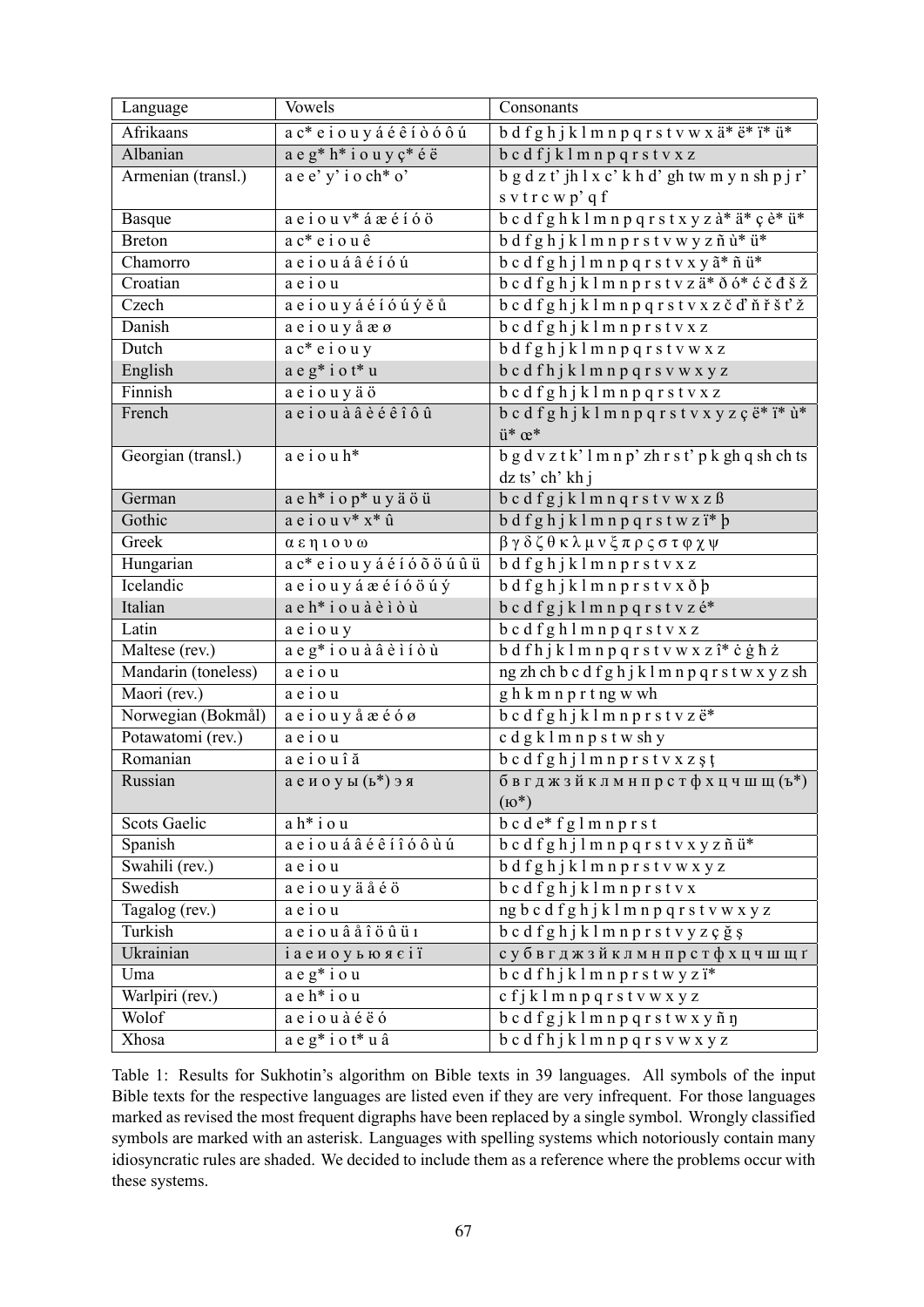Arnold (1956). Instead of counting the frequency of occurrence of syllable types, the actual syllables are counted in order to determine the best split of word-medial consonant sequences. An example calculation for the German word *fasten* 'to abstain from food' is given in Table 2.

| a) fa st <sub>142</sub> en                  | [fast.en] sum: $142$ |
|---------------------------------------------|----------------------|
| b) fa $s_{528}$ [216t en [fas.ten] sum: 744 |                      |
| c) fa $_{[176}$ st en                       | [fa.sten] sum: $176$ |

Table 2: Example calculations for the word-medial cluster in the German word *fasten*.

The example calculations in Table 2 show that the candidate syllabification in b) yields the highest sum and is therefore chosen as the correct syllabification of the word. One of the advantages of this approach (as well as the one proposed by O'Connor and Trim and Arnold) is that OMP follows from the fact that word-initial CV sequences are more frequent than word-final VC sequences and does not have to be stipulated independently.

The claim that CV is the unmarked syllable structure for all languages of the world (and OMP a universal principle) has been challenged by some Australian languages that seem to behave differently with respect to syllabification of VCV sequences (Breen and Pensalfini, 1999). In those languages VCV sequences are syllabified as VC.V instead of V.CV, as OMP would predict. The authors provide evidence from a number of processes in these languages (reduplication, language games) as well as historical and comparative evidence that support the analysis that VC seems to be more accurate as the basic syllable type for those languages.<sup>4</sup>

For cases where word-medial clusters cannot be broken up by sequences that are found at word edges (bad clusters), we decided to go back to the original method used by O'Connor and Trim and Arnold and calculate the frequency of occurrence of syllable types. However, bad clusters are not very frequent compared to the overall data in our experiments.

One additional problem when working with written texts<sup>5</sup> rather than transcribed corpora is the

| Dutch   | aa (772), oo (510), ie (440), ui (301), |
|---------|-----------------------------------------|
|         | ou (155), eu (110), uu (27)             |
| German  | ei (1373), au (641), eu (216)           |
| English | ea (336), ou (280), io (231), oo (79)   |
| French  | ai (863), ou (686), eu (397), io        |
|         | (339), ui (272), au (232), oi (232)     |
| Greek   | ου (1687), ει (1684), ευ (650), οι      |
|         | $(616)$ , av $(287)$                    |
| Wolof   | aa (1027), ee (821), oo (656), ée       |
|         | $(181)$ , ii $(158)$ , óo $(118)$       |

Table 3: "Diphthongs" for a subset of the languages in the sample (in brackets the frequency of adjacent occurrence).

fact that diphthongs are not clearly distinguished from sequences of monophthongs. Yet this is vital for a correct syllabification procedure since the number of syllables of the word is different depending on this choice. In order to retrieve the diphthongs of the language from the distribution of vowel sequences in the corpus the following approach has been used.<sup>6</sup> For each bigram vowel sequence the number of times the first vowel  $v_1$  is directly followed by the second vowel  $v_2$  is compared with the number of times both vowels are separated by one consonant. If the frequency of direct adjacency is higher than the frequency of  $v_1cv_2$  the sequence is considered to be a "diphthong"; if not, the sequence is considered to be a case of hiatus and both vowels are attributed to different syllables. Similar to Sukhotin's algorithm the present syllabification algorithm is also global in the sense that the diphthong/monophthong distinction is always used in the same way no matter in which environment the sequence occurs.<sup>7</sup> Table 3 gives a list of the diphthongs extracted from the corpus for a number of languages in our sample based on this method.

# **4.1 The problem of evaluating syllabification methods**

There are several reasons why a gold standard for syllabification, with which the syllabification methods are compared, is difficult to establish.

<sup>&</sup>lt;sup>4</sup>Note that this does not invalidate one of the basic assumptions of Sukhotin's algorithm, since C and V still alternate even though in the reverse order.

<sup>&</sup>lt;sup>5</sup>Some linguists also believe that stress can lead to a violation of OMP by attracting an intervocalic consonant to the coda of the previous stressed syllable. Since stress is usually

not reflected in most orthographies, we do not consider this option here.

 $6$ We thank Bernhard Wälchli (p.c.) for drawing our attention to this idea.

<sup>7</sup> In German, for instance, the vowel sequence *eu* can either be tautosyllabic and in that case constitute a diphthong as in *heute* 'today'; or it can be a case of hiatus and therefore be broken up by a syllable boundary as in *Museum* 'museum'.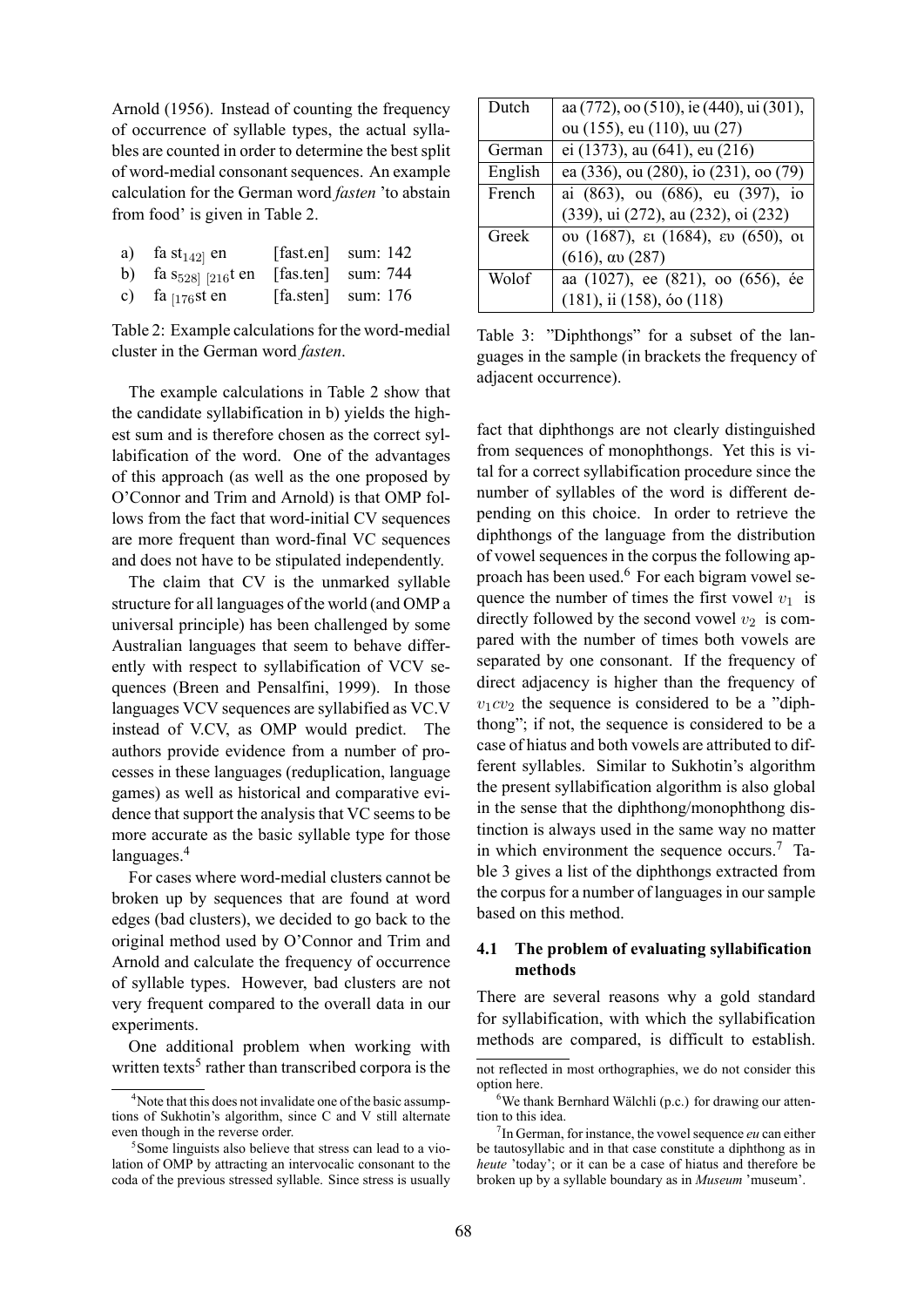Duanmu (2009) states that even for well-described languages like English linguists do not agree on the correct syllabification of comparatively straightforward cases. For the English word *happy*, for instance, four different analyses have been proposed:

| [ha.pi]               | Hayes (1995), Halle (1998), Guss- |
|-----------------------|-----------------------------------|
|                       | mann (2002)                       |
| $[{\rm h\alpha p.i}]$ | Selkirk (1982), Hammond (1999)    |
| [hepi]                | Kahn (1976), Giegerich (1992),    |
|                       | Kreidler (2004)                   |
| $[{\rm hæp.pi}]$      | <b>Burzio</b> (1994)              |

Table 4: Analyses of *happy* (cited from Duanmu, 2009). Underlined consonants are ambisyllabic.

The correct syllabification of a word can best be established when there is some operation in the language that takes recourse on the syllable structure of the word. In the case of the Australian languages with no syllable onsets, Breen and Pensalfini (1999:6f) provide evidence from reduplication processes in Arrernte to support their analysis. If the Arrernte syllable shape is  $VC(C)$ , rather than (C)CV, reduplication is most straightforwardly described in terms of syllables. The attenuative prefix is formed by /-elp/ preceded by the first syllable of the base if  $VC(C)$  syllabification is assumed. The attenuative form of the base *emp*<sup>w</sup>ar 'to make' is therefore *emp*<sup>w</sup> elpemp<sup>w</sup> ar.<sup>8</sup> A similar argumentation can be put forward for languages that show phonological operations that are based on the structure of syllables, e.g., syllable-final devoicing. If a voiced obstruent is realized unvoiced, the syllabification might suggest its position to be in the coda.

Besides disagreement on the correct syllabification of words, another crucial aspect of evaluating syllabification methods is the question of whether the test set should consist of a random sample of words of the language or whether there should be any constraints on the composition of the evaluation data. If the evaluation consists of a huge number of monosyllabic words, the results are much better than with polysyllabic words because no consonant clusters have to be broken up.

For the evaluation of their syllabification methods, Goldwater and Johnson (2005) distinguish words with any number of syllables from words with at least two syllables. Depending on the method that they test the differences in the percentage of correctly syllabified words range from a few to almost 30%. It is therefore easier to get better results when applying the syllabification methods to languages with a large number of monosyllabic words and fewer consonant clusters, like Mandarin Chinese, for instance.

#### **4.2 Discussion and evaluation**

One of the problems of a cross-linguistic investigation is the availability of gold standards for evaluation. Thus, instead of providing a comparative evaluation, we want to discuss the advantages and disadvantages of the procedure with respect to the more common sonority-based syllabification method. We tested our method on a manually created gold standard of 1,000 randomly selected words in Latin. The precision is 92.50% and the recall 94.96% (F-Score 0.94) for each transition from one symbol to another. Most misplaced syllable boundaries are due to the vowel cluster *io*, which has been treated as a diphthong by our method.

The most interesting aspect of our approach is that it is able to account for those languages where intervocalic consonants are better be analyzed as belonging to the previous syllable, thereby violating OMP. Approaches relying on the Onset Maximization Principle would get all of these syllable boundaries wrong. Breen and Pensalfini (1999) note that Arrernte also has only VC in word-initial position. Consequently, an approach that is based on word-peripheral clusters can predict the lack of word-medial onsets correctly. The importance of word-peripheral clusters is also supported by findings in Goldwater and Johnson (2005) where a bigram model improves after training with Expectation Maximization whereas a positional model does not, which might be due to the fact that a bigram model (unlike the positional model) can generalize whatever it learns about clusters no matter if they occur at word edges or word-medially.

Moreover, the influence of word-peripheral clusters on the syllabification of word-medial consonant sequences is not restricted to syllable types only, but sometimes also holds solely for individual consonants. In Chamorro, for instance, Topping (1973) describes the syllabification of intervocalic consonants as observing OMP. However,

<sup>&</sup>lt;sup>8</sup>As one reviewer remarked, reduplication patterns are usually described in terms of a CV-template rather than syllable structures. However, in the case of Arrernte, a description in terms of syllables rather than VC(C) shapes would be more elegant and at the same time account for other operations as well.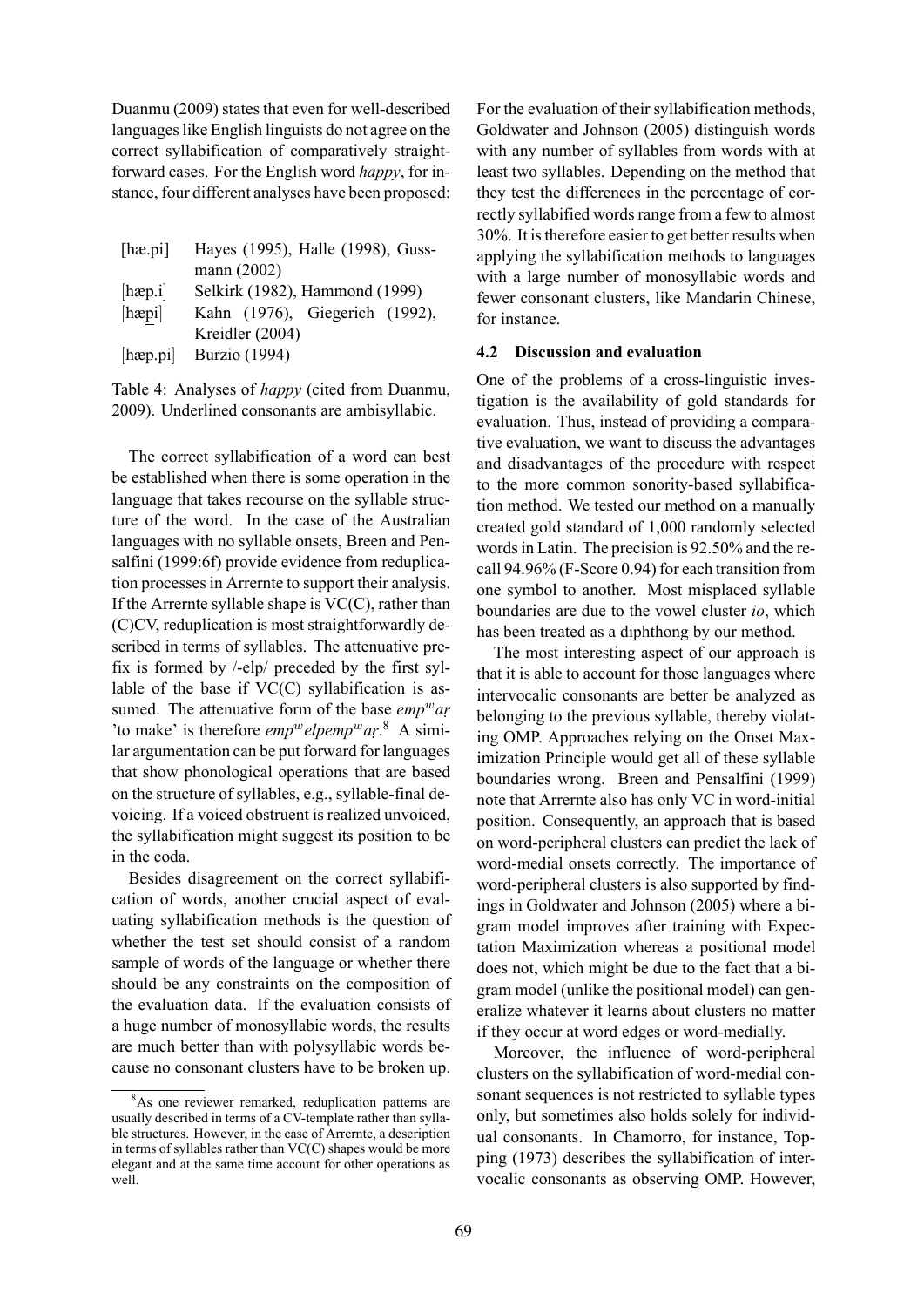this does not apply if the consonant is the glottal stop /'/, in which case the syllable division occurs after the consonant, leading to the syllabification /na'.i/ 'to give'. The interesting observation in this respect is that the glottal stop phonologically never occurs at the beginning of a word in Chamorro whereas all other consonants (with the exception of /w/) do occur word-initially,<sup>9</sup> which leads to the correct syllabification results with our approach.

Another advantage of the present method is that clusters with sibilant consonants that do not conform to the sonority principle (see the example of *str* in Section 3.3) do not have to be treated differently. They merely follow from the fact that these clusters are particularly frequent in wordperipheral position. The biggest disadvantage is the fact that the method is sensitive to frequencies of individual clusters and thereby sometimes breaks up clusters that should be tautosyllabic (one of the few examples in our Latin corpus was *teneb.rae*).

# **5 Conclusions and future work**

A complete model of syllabification involves more than what has been presented in this paper. The method proposed here is restricted to single words and does not take into account resyllabification across word boundaries as well as some other criteria that might influence the actual syllable structure of words such as stress and morphological boundaries. Nevertheless, the discussion of our approach shows that expanding the range of languages to other families and areas of the world can challenge some of the well-established findings that are used for inferring linguistic knowledge.

The results of Sukhotin's algorithm show that the distinction between vowels and consonants, which is vital for any syllabification method, can be induced from raw texts on the basis of the simple assumptions that vowels and consonants tend to alternate and that a vowel is the most frequent symbol in a corpus. In contrast to previous studies of the algorithm (Sassoon, 1992), our results do not suffer from the fact that the input text is too short and therefore yield better results.

Based on the classifications of symbols into vowels and consonants with Sukhotin's algorithm our unsupervised syllabification method deter-

mines syllable boundaries on distributional information. In contrast to other unsupervised approaches to syllabification that are grounded on attributing a sonority value to each consonant and OMP, our procedure breaks up word-medial consonant sequences by considering the frequencies of all possible word-peripheral clusters in order to get the most probable division. We did not provide a comparative evaluation of our procedure but only discussed the problems that can be encountered when looking at a wider variety of languages and how they can be solved by our approach. The question that this paper wants to raise is therefore if it is more important to optimize a procedure on a single language (mostly English or related European languages) or whether it should be capable of dealing with the variety of structures that can be found in the languages of the world.

For future work we want to apply the present methods on phonetically transcribed corpora in order to be able to compare the results for the well-studied European languages to other methods. There are still some challenges remaining for a universal syllabification procedure, one of them being the detection of syllabic consonants. Ultimately, we also want to integrate a sonority hierarchy of the input symbols to combine the advantages of both approaches and to create a gradual value for syllabification that is able to account for the difference between clear-cut syllable boundaries and ambisyllabic consonants or other cases where a syllable boundary is harder to establish.

### **Acknowledgments**

This work has been funded by the research initiative "Computational Analysis of Linguistic Development" and the DFG Sonderforschungsbereich 471 "Variation und Entwicklung im Lexikon" at the University of Konstanz. The author would like to thank the Australian Institute of Aboriginal and Torres Strait Islander Studies (AIATSIS) for the Warlpiri Bible sections as well as Miriam Butt, Frans Plank, Bernhard Wälchli and three anonymous reviewers for valuable comments and suggestions.

### **References**

Gordon F. Arnold. 1955-1956. A phonological approach to vowel, consonant and syllable in modern french. *Lingua*, V:251–287.

 $9^9$ Topping notes that phonetically there is a glottal stop preceding every word-initial vowel, yet this is totally predictable in this position and therefore not phonemic.